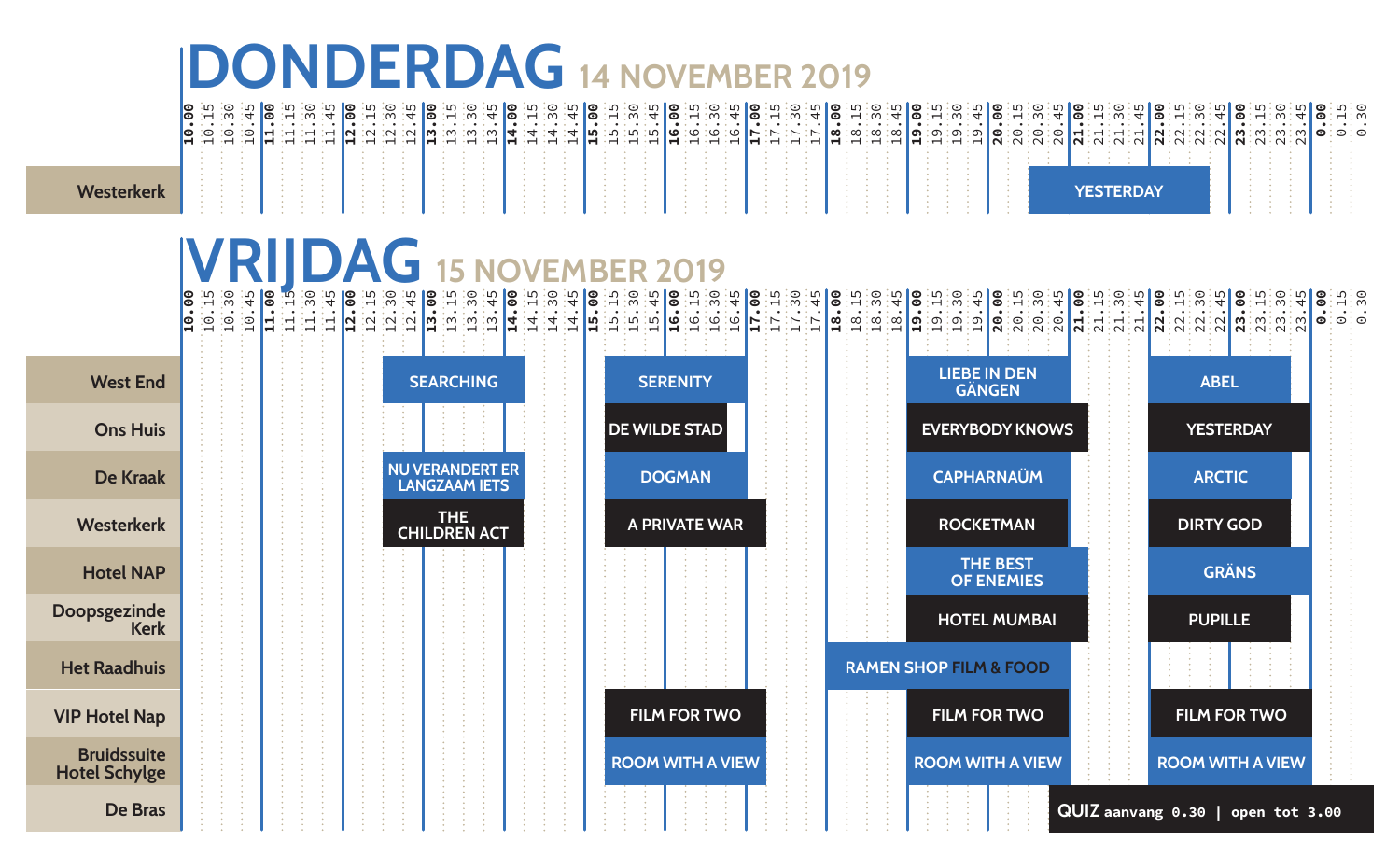## **ZATERDAG 16 november 2019**